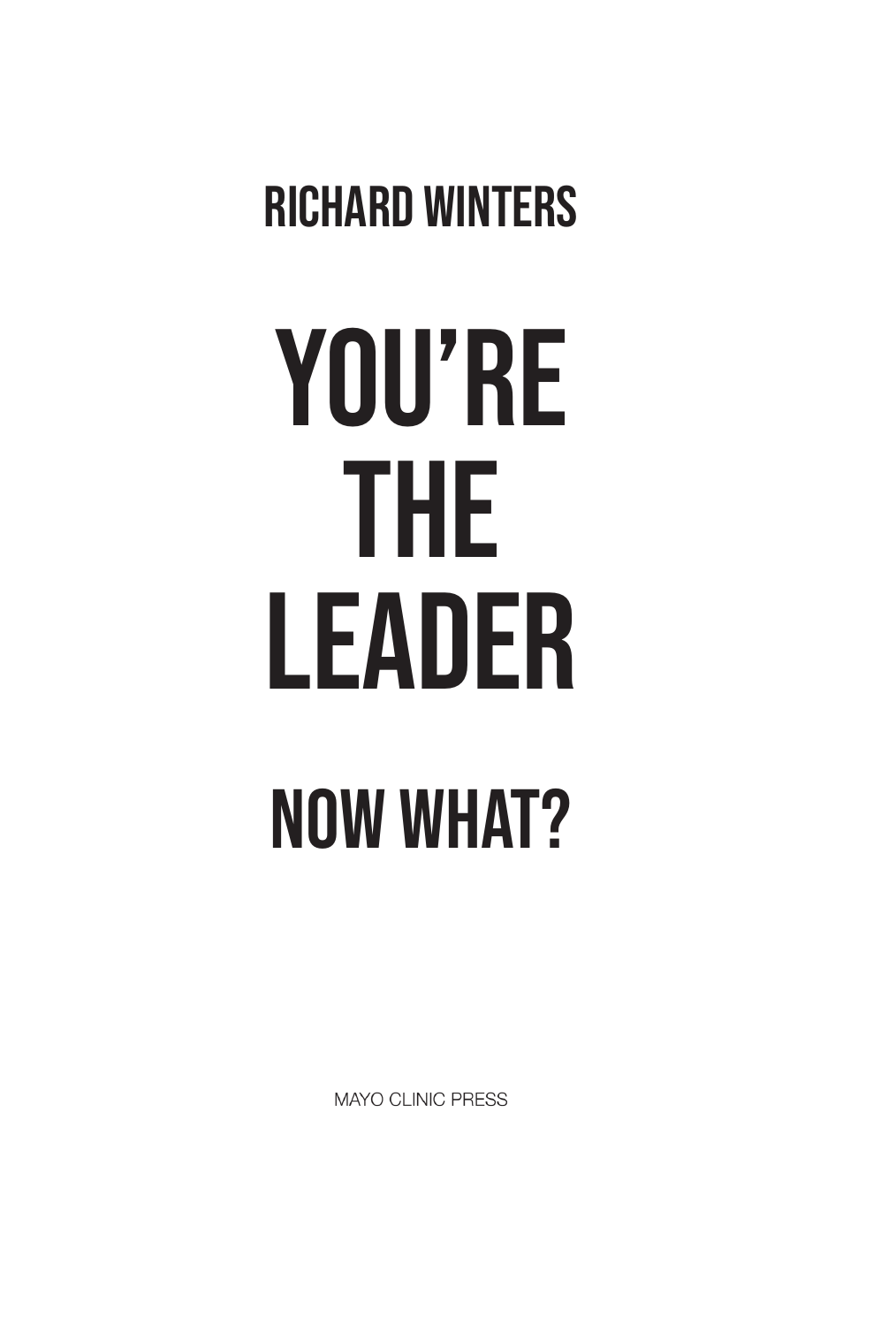MAYO CLINIC PRESS 200 First St. SW Rochester, MN 55905 mcpress.mayoclinic.org

© 2022 Richard Winters and Mayo Foundation for Medical Education and Research (MFMER)

All rights reserved. No part of this publication may be reproduced, stored in a retrieval system, or transmitted, in any form or by any means, electronic, mechanical, photocopying, recording, or otherwise, without the prior written permission of the publisher.

The information in this book is true and complete to the best of our knowledge. Information in this book is offered with no guarantees. The author and publisher disclaim all liability in connection with the use of this book. The views expressed are the author's personal views, and do not necessarily reflect the policies or position of Mayo Clinic.

To stay informed about Mayo Clinic Press, please subscribe to our free e-newsletter at mcpress.mayoclinic.org or follow us on social media.

For bulk sales to employers, member groups, and health-related companies, contact Mayo Clinic at SpecialSalesMayoBooks@mayo.edu.

Proceeds from the sale of Mayo Clinic Press books benefit medical education and research at Mayo Clinic.

Cover and text design by Barbara Aronica-Buck/Booktrix

Grateful acknowledgment is made for permission to reprint the following image: THE ARGYLE SWEATER © 2017 Scott Hilburn. Dist. By ANDREWS MCMEEL SYNDICATION. Reprinted with permission. All rights reserved.

ISBN 978-1-893005-70-9 Library of Congress Control Number: 2022934405 Printed in the United States of America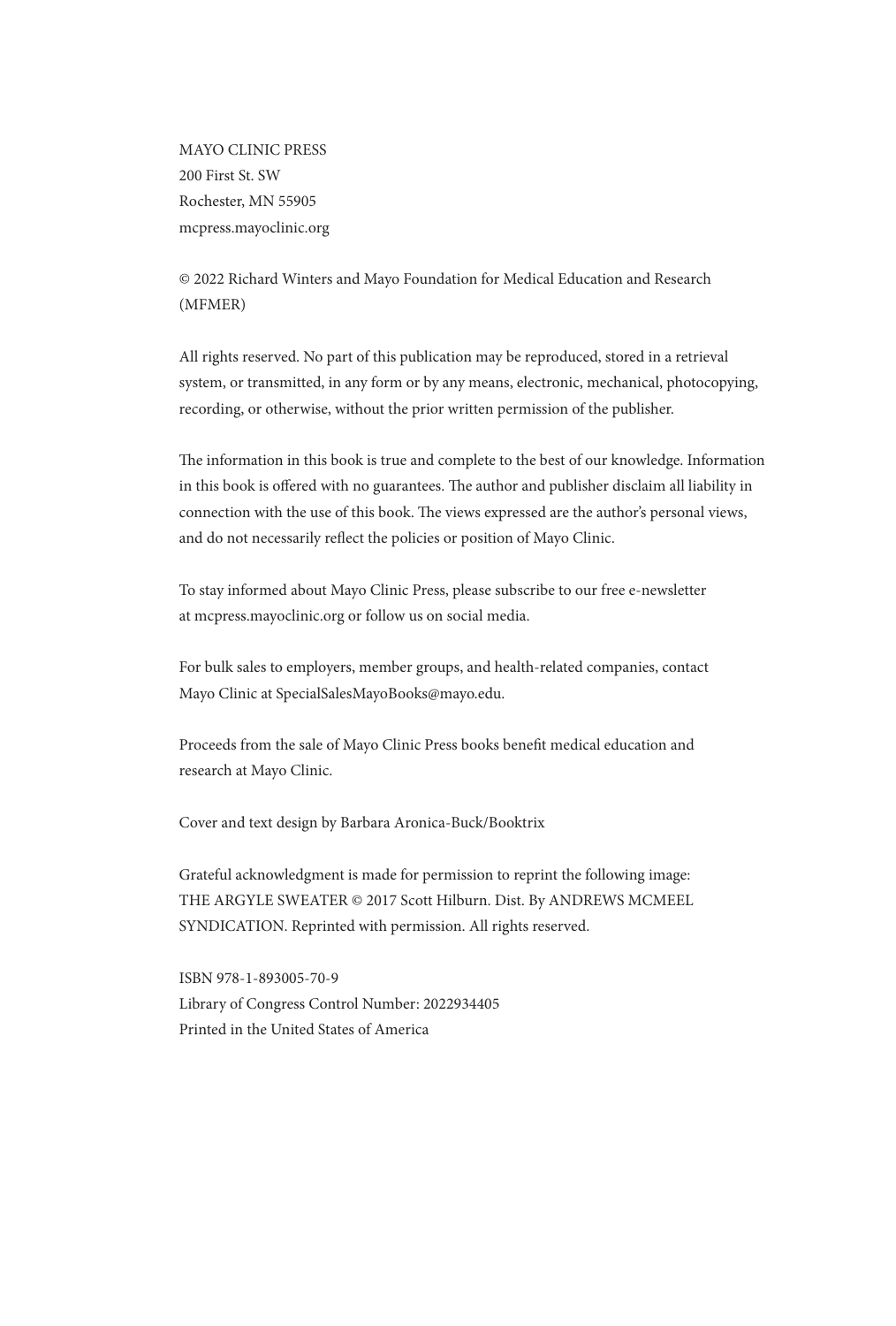## **INTRODUCTION**

Your colleagues are seated around the table, and all eyes are on you as you enter the conference room.

You face a complex challenge, and everyone has a different view of the key factors as well as how to proceed. Nevertheless, it's up to you to move things forward. How you make this decision will affect the way you and your colleagues work together, the success of your organization, and potentially whether you succeed or fail as a leader.

You take your seat and begin, projecting confidence and authority as you address the assembled team.

"Thank you for coming, everyone. We have a big challenge before us and limited time to discuss our options. I'd like to hear from everyone here. What do you think we should do?"

With that, the discussion begins to circle the table, with each person giving their best advice. Several of your colleagues make stirring, eloquent statements about the problem as they see it and their solution of choice. You make sure to keep your eyes on each speaker, nodding and acknowledging each contribution.

Then, finally, the meeting circles back to you. You pause for a moment, and say, "Thank you all for sharing your thoughts. I appreciate your experience, your different perspectives, and your insights. However, after careful consideration, I've come to the conclusion that you're all incorrect. We will proceed with my plan."<sup>1</sup>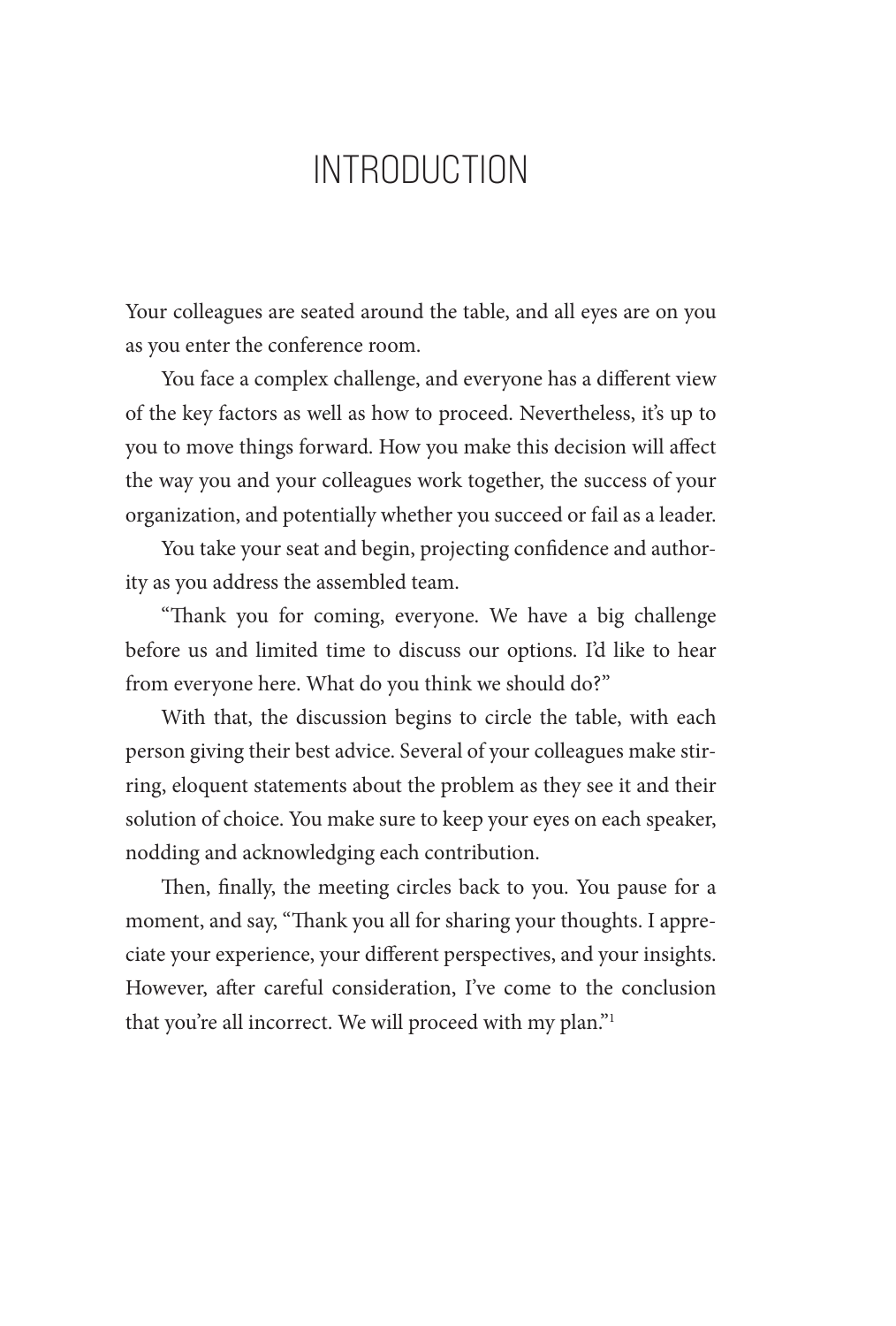#### You Are Not Alone

If this process for decision-making sounds familiar, rest assured, you're not alone. Perhaps you have made decisions like this. Perhaps you were a participant in a meeting where you volunteered your opinion, and your ideas were summarily shot down.

Leadership plays out this way every day, in every industry, in teams and organizations of every size. No matter what the problem at hand may be, the solution is usually driven by *fiat—*the decision and orders of the leader—or at most by a consensus of only a few.

A top-down process for decision-making by edict may work fine in predictable situations or during times of crisis. But when it comes to making strategic decisions in complex and unpredictable environments, the all-too-familiar method of reflexive decision-making breaks down and delivers poor results. Our expertise and our power to decide get in the way of optimal outcomes. This occurs not only when we lead groups of people, but also when we have one-to-one conversations with colleagues.

#### Complex Challenges

Think of the complex challenges you face:

- Perhaps you are the product manager. The technology team and the marketing team disagree on the key features for a new and innovative product. This project is vital to the future success of your organization. How do you bring the two sides together to establish a collaborative workflow that sets the strategy, road map, and feature definitions for the product?
- Perhaps you are the chief executive officer of a technology startup. Your colleagues look to you for advice and guidance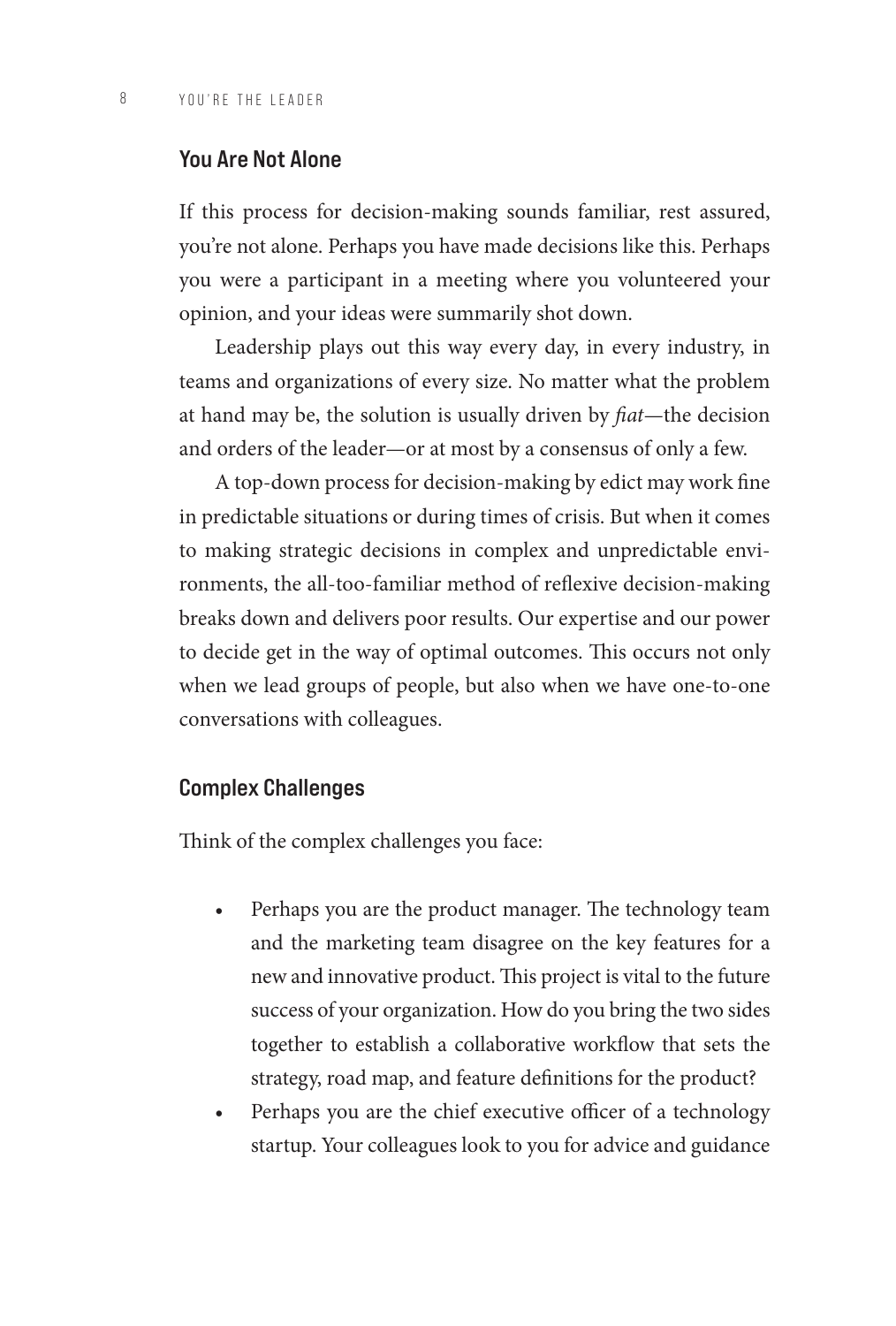about promotion, burnout, career opportunities, disruptive interactions with colleagues, and a litany of other complex personal and organizational challenges. How do you approach your colleagues during these one-to-one conversations to help them achieve their best?

- Perhaps you are the chief medical officer of a hospital. An influential physician approaches you in the hallway to confide that the cardiology group is considering leaving the hospital to work with the competition unless a new cardiac catheterization suite is built. Meanwhile, the existing suites are underutilized, and procedures aren't starting on time. How do you work with the cardiology group to strengthen the partnership and consider mutually beneficial options?
- Perhaps you are the incoming chair of an academic department. While traditional aspects of the department are thriving, new technology and changing environments threaten future success. How do you respect the current power structures and processes, yet move forward with bold and forward thinking?
- Perhaps you are a talented and busy executive sitting in yet another meeting, discussing important issues, though nothing ever seems to change. You feel burned out. How do you push for transformation?

Each strategic challenge involves different perspectives, volatile environments with high stakes, dynamic and ambiguous information, and unpredictable outcomes. These situations are complex. During these times your checklists are inadequate, and your organization will not fly with the smooth precision and predictable steps of an aircraft. These are times when your expertise and best practices are insufficient, and the problem to be solved is a challenge to even define.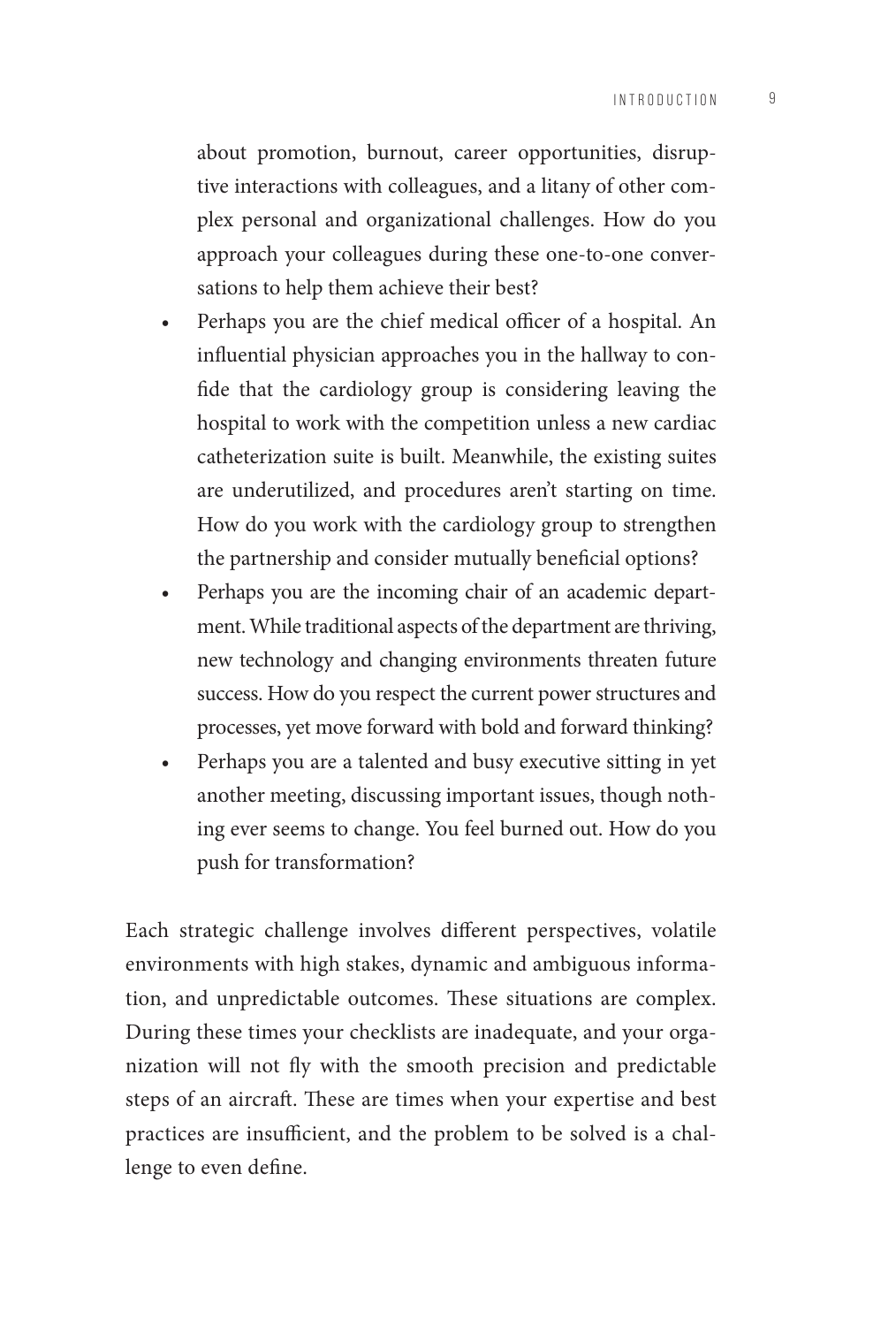#### What This Book Offers

Whether you are the boss and you call all the shots, a servant leader who empowers others to decide, or an individual without a "title" seeking to make a difference as you sit in yet another meeting, this book will provide you specific tactics to improve your effectiveness in one-to-one conversations and as you lead large teams and organizations.

You will learn the specific techniques I use when coaching leaders and facilitating teams at Mayo Clinic.<sup>2</sup> You will draw on the collective wisdom of colleagues, develop leaders, and achieve results. You will learn to lead in a way that decreases burnout, promotes individual well-being, and sparks engagement.

My hope is that this book both entertains you and helps you achieve results. I will introduce you to leadership thinkers, and I will share mistakes I've made and lessons learned while coaching effective leaders and facilitating effective teams.

Read this book through from start to finish, or pick it up to find a tactic or a process you can use as you face the specific challenges of the moment. The chapters of this book will give you frameworks to guide you and your colleagues through complex challenges. They will prompt you to action.

The first half of the book provides tactics for effective leadership, while the second half lays out the framework for addressing complex situations, as follows:

#### Part One: Effective Leadership Tactics

**1. Recognize the Limits of Your Expertise.** You are a decision-making machine. As you move throughout your day, you make quick decisions. This is both a feature and a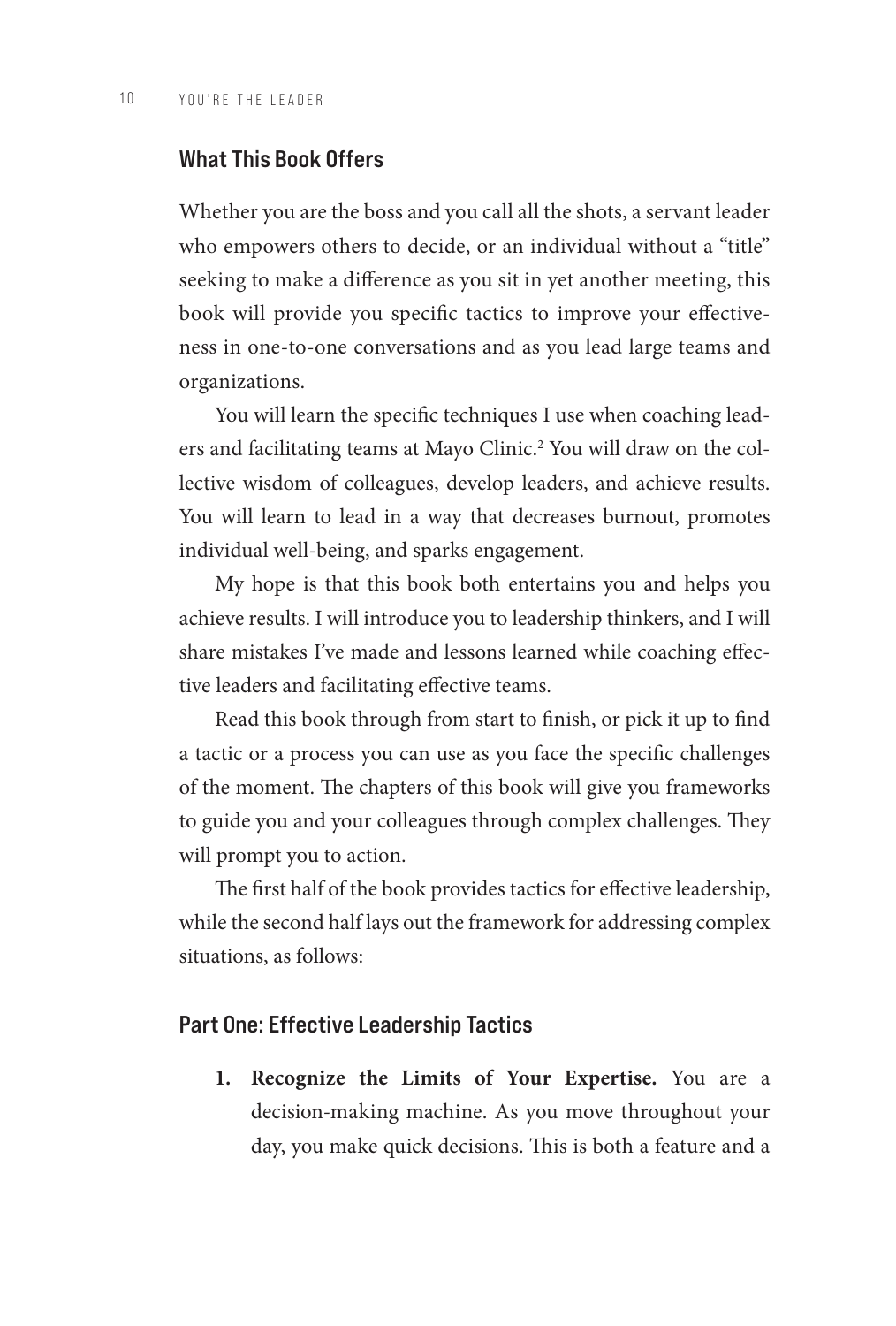bug. We think of leaders as deciders who know what to do. But our best leaders recognize when they need to step outside their immediate perspectives to question their initial instincts. These leaders use a deliberate decision-making process to overcome the limitations of expert analysis.

- **2. Map Your Decisions.** Your success as a leader depends on developing individual and organizational strategies that recognize and adapt to complexity. Decisions fall into one of five domains: clear, complicated, complex, chaotic, and confused. You will learn to quickly identify and tailor your decision-making process to the decision domain you're operating in.
- **3. Step Up to the Balcony.** Each of us has blind spots in our perspective of the world. We are trapped within the biases of our own stories, our need to be right, our seeking of agreement, our sense of control, and our ego. You will learn how to "step off the dance floor" away from your reflexive reactions and "step up to the balcony" to broaden your perspective and make better, more informed decisions.
- **4. Understand Burnout and Well-Being**. You will develop an understanding of the specific drivers of burnout and recognize burnout's negative effects on both the personal and professional lives of colleagues. You will learn specific individual, interpersonal, and organizational actions you can take to recognize and improve the Six Dimensions of Psychological Well-Being.
- **5. Amplify Engagement.** There are eight specific leadership behaviors proven to decrease burnout and increase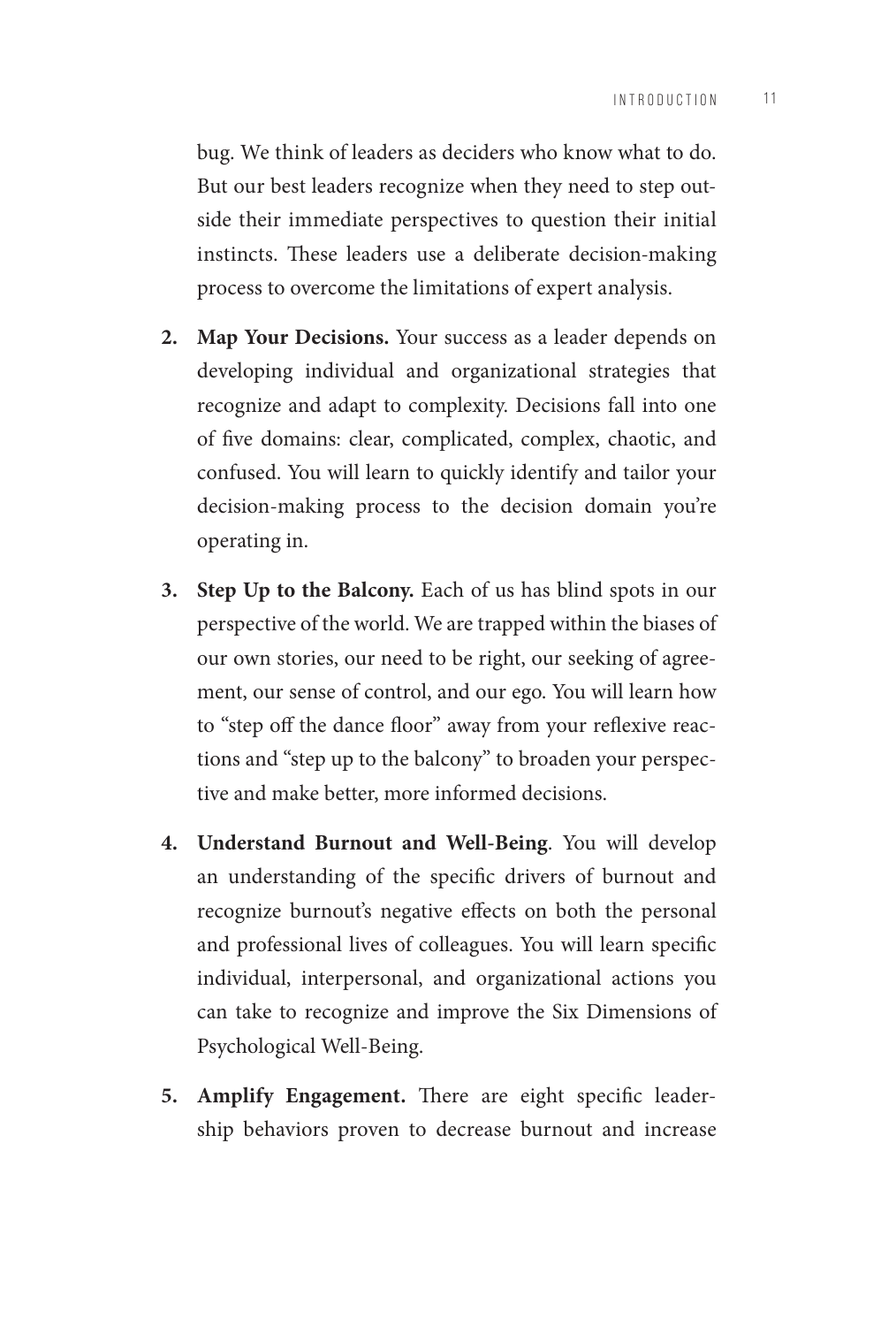satisfaction in the workplace. You will learn specific behaviors—the DRIVERS of engagement—to more effectively develop, recognize, inform, value, engage, respect, and supervise colleagues. You will learn how to model the specific values-based behaviors that build organizational culture.

**6. Lead During One-to-One Conversations.** Your colleagues are independent thinkers. During one-to-one conversations, effective leaders put aside their expertise. They focus on promoting the organization's strategy and on listening, understanding, and helping colleagues develop their own perspectives and solutions. You will learn the "five hats" the different approaches of teacher, mentor, coach, supervisor, and sponsor. You will gain the conversational tactics that help colleagues develop the skills, behaviors, and reasoning needed for success. You will learn how to dynamically change your conversational approach to meet the needs of colleagues in the moment.

#### Part Two: Lead in Complex Situations

- **1. ROW Forward.** This framework addresses complex challenges. You work with colleagues to develop a shared **reality**  and vision, and then to generate multiple **options** for how to proceed; and then you lead the **way forward**. You may apply the ROW Forward framework in a matter of minutes or hours, or to facilitate multi-day retreats.
- **2. Document Your Perspectives.** Effective leaders carve out time and space for uninterrupted thinking about complex challenges. They clarify their thinking and avoid proceeding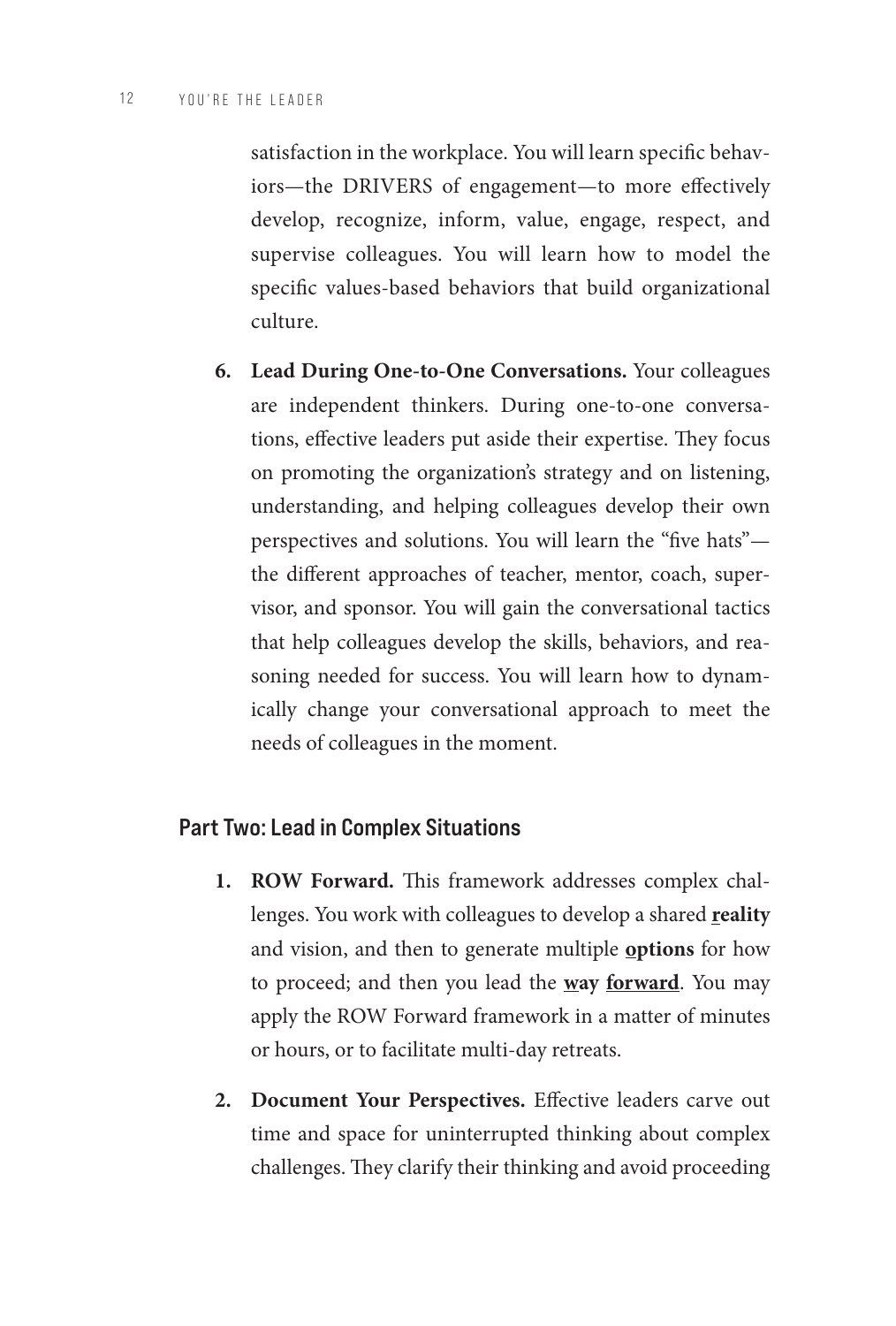

impulsively. You will learn a specific six-step process of recognizing and considering complex challenges.

- **3. Create a Shared Reality.** Effective leaders bring colleagues together to help them look around blind spots. They tap into the experience of those inside and outside of the room as they seek to build collective wisdom. You will learn to use a predictable process to bring the diverse and at times contentious perspectives of colleagues together in a manner that adapts to the context, intensity, and time frame of your challenging decisions.
- **4. Identify Fears and Worries.** You and each of your colleagues have fears and worries about what might occur as you face a complex challenge. Effective leaders shine light on these worries and bring them to the forefront of decision-making. They know that unacknowledged fears undermine efforts.
- **5. Create a Shared Vision.** The mission and values of organizations are frequently stated but often disregarded or forgotten. Effective leaders authentically infuse the mission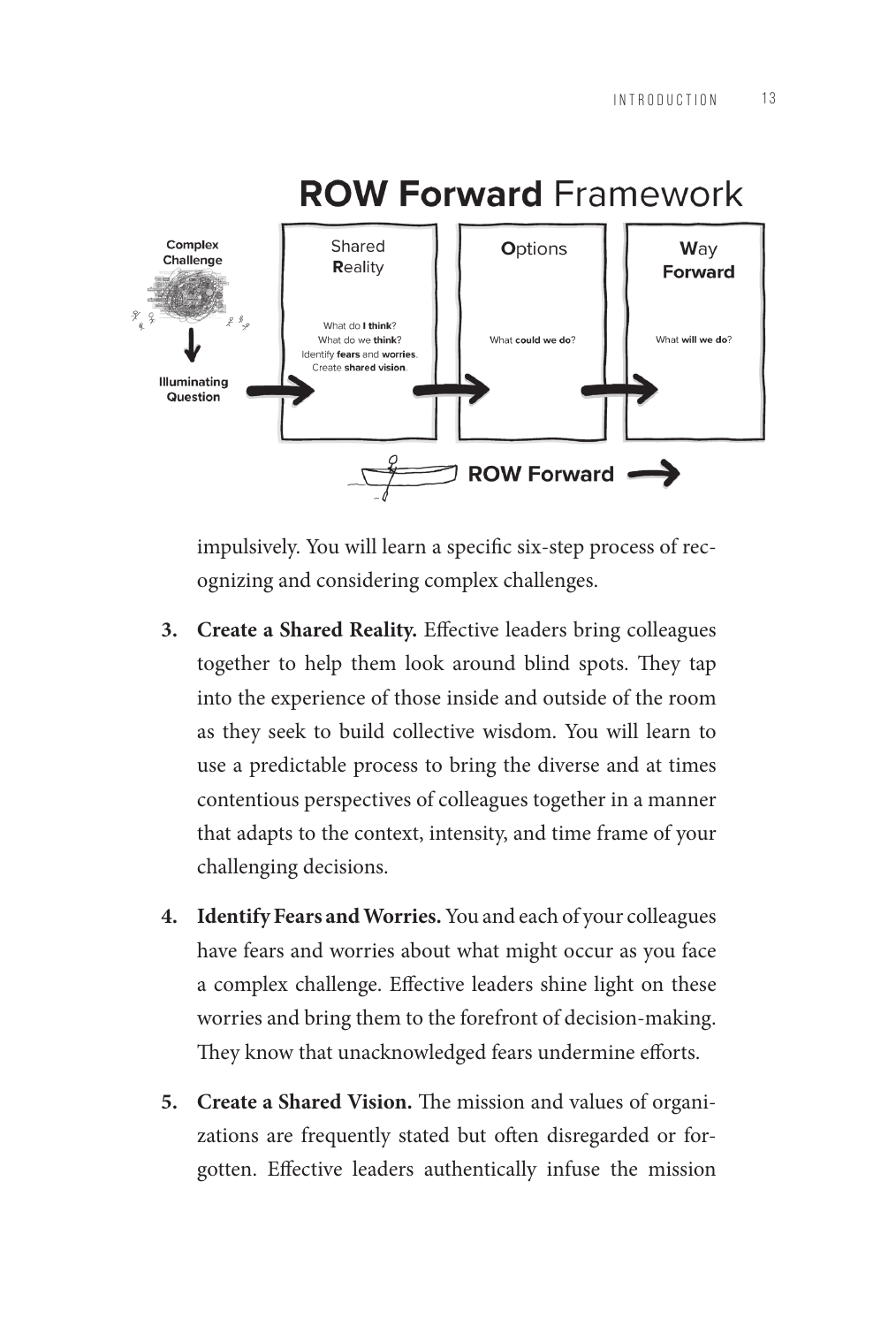and values of their organization into their decision-making. You will learn a process to clarify intention and mitigate perceived risks as you authentically energize and align your colleagues toward a common purpose.

- **6. Generate Multiple Options.** After creating shared reality and vision, effective leaders and their colleagues brainstorm multiple options for how they might respond to their complex challenges. You will learn how to choose the best options for ways to move forward. You will also recognize how to predict and defuse the challenging situations that arise when individuals disagree, attempt to block forward movement, or when the decision is not unanimous.
- **7. Champion the Way Forward.** The most dangerous moment in the decision-making process happens when everyone walks out of the room and heads back to their routine. Will the decision survive? You will learn several specific practices to ensure that tasks are completed, key learning is re-incorporated back into the decision-making process, and insights are channeled to create further success for yourself and your team in the evolving complex environment.
- **8. Now What?** You will convert ideas to action as you identify specific steps you will take to become a more effective leader.

#### A Caveat

We need leaders who are independent thinkers. There are times when a leader needs to make decisions despite the perspectives of colleagues. In these situations, a group's common sense may lack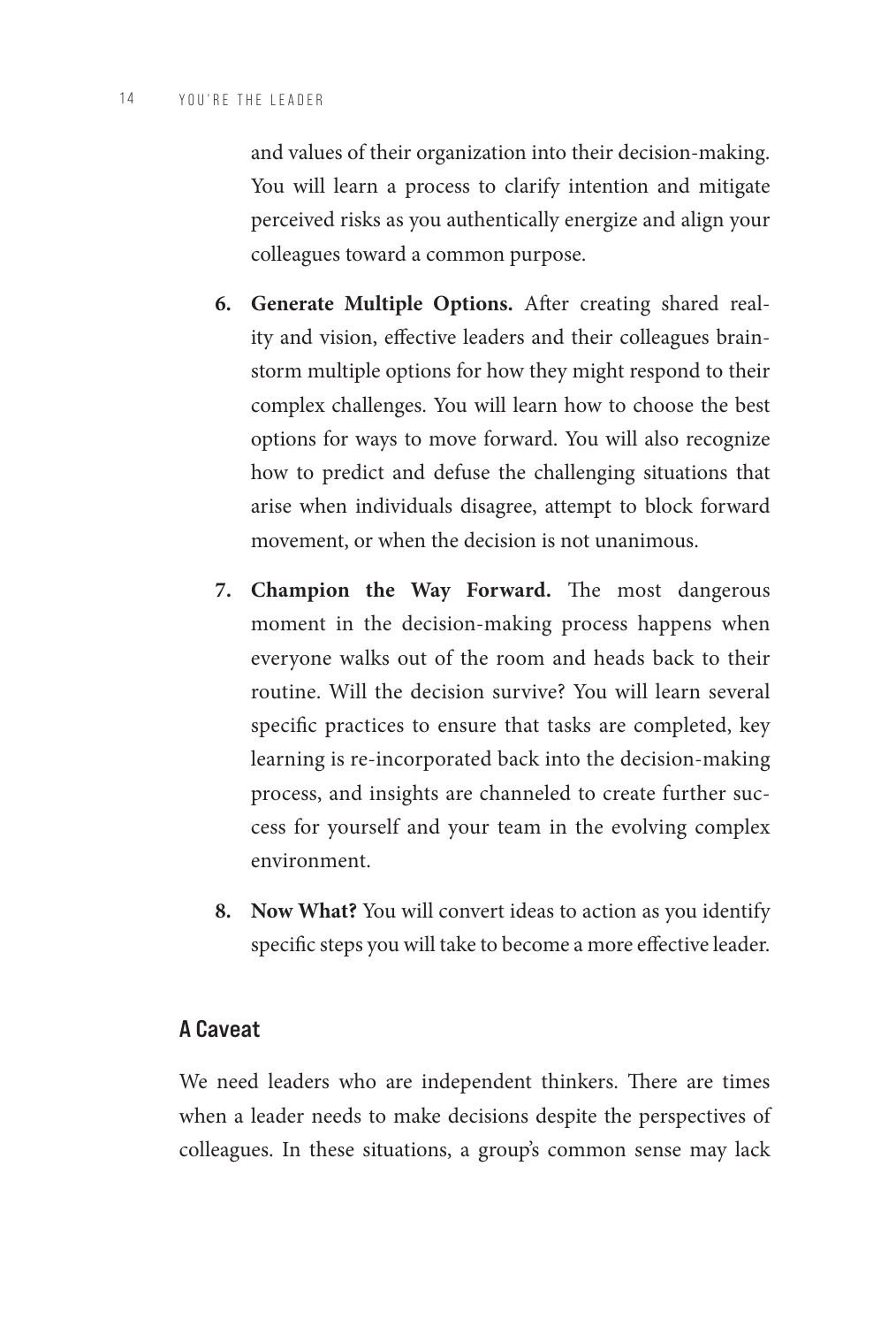vision. A fear of the unknown may prevent a team from finding the fortitude needed to adapt to the changing environment. An effective leader provides the strength and the determination to nudge colleagues through the discomfort of change.

Whether you are a leader who prefers to make the final decision, or you favor collective decision-making, my goal is to help you figure out how to effectively leverage the different perspectives of your colleagues—to look behind your own blind spots—as you decide.

#### Why Lead?

This book is meant to be more than a collection of steps or boxes to check off in the leadership process. Instead, as you move through the pages, think not just about *how* to lead, but also *why* you lead.

Lead to align with a purpose. Lead to engage in a mission. Lead to bring your values to fruition. Seek to increase engagement and the success of those around you. You have an opportunity to improve the lives of your colleagues, your organization, and the people you serve.

Change and challenge are constant. Whether you face a corporate team, a group of investors, or your customers, a structured approach will help you to help them. Together you'll find the way forward and you will be the leader your team needs in the moment.

This book will guide you through those times when colleagues disagree, emotions run high, the environment is turbulent, and it's time to do something. It's for those times when you look at yourself in the mirror and you think, "You're the leader. Now what?"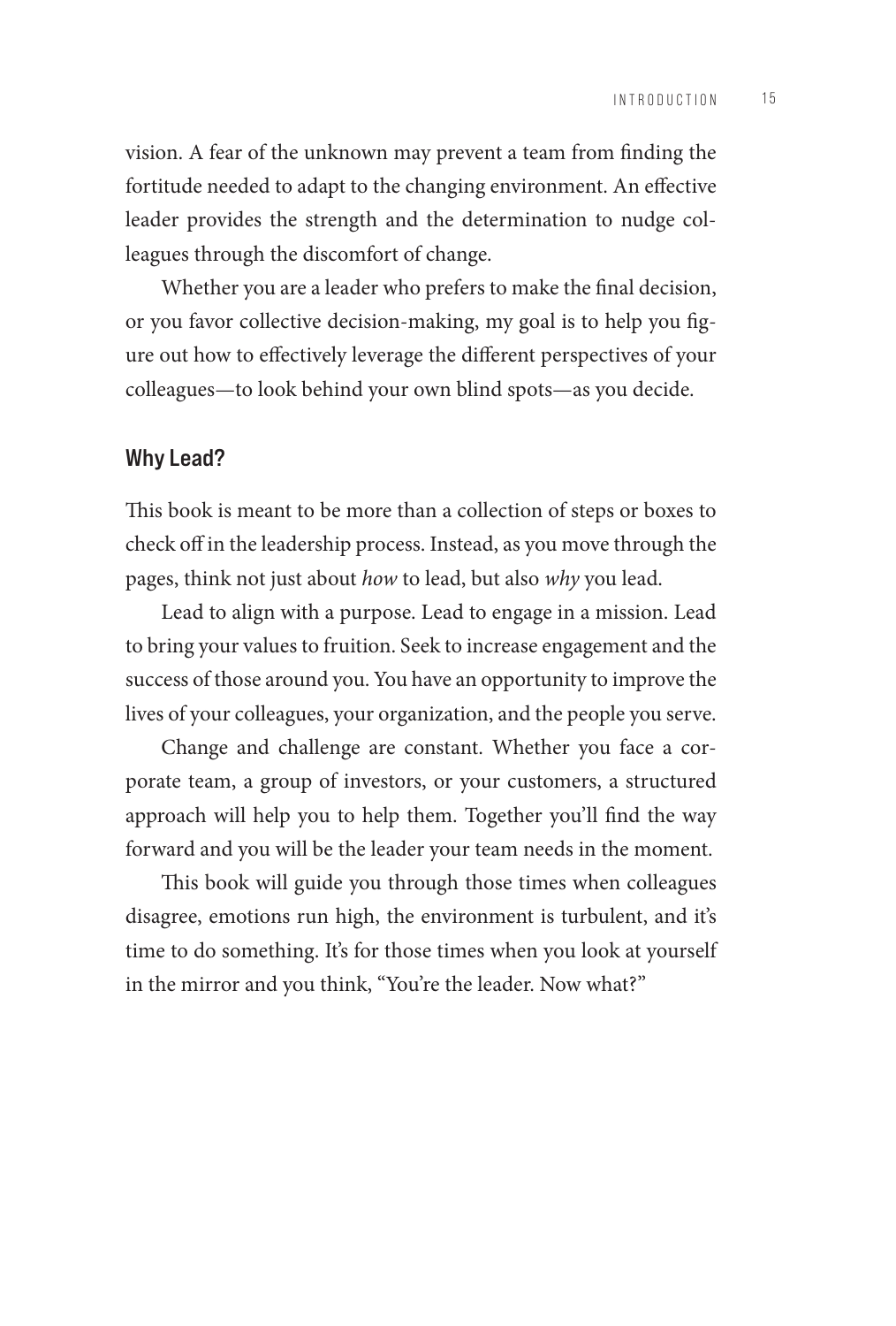## Get your copy of You're the Leader. Now What? Leadership Lessons from Mayo Clinic

### [Amazon](https://www.amazon.com/Youre-Leader-Now-What-Leadership/dp/1893005704/)

[Barnes & Noble](https://www.barnesandnoble.com/w/youre-the-leader-now-what-dr-richard-winters/1141003066)

[Indiebound](https://www.indiebound.org/book/9781893005709)